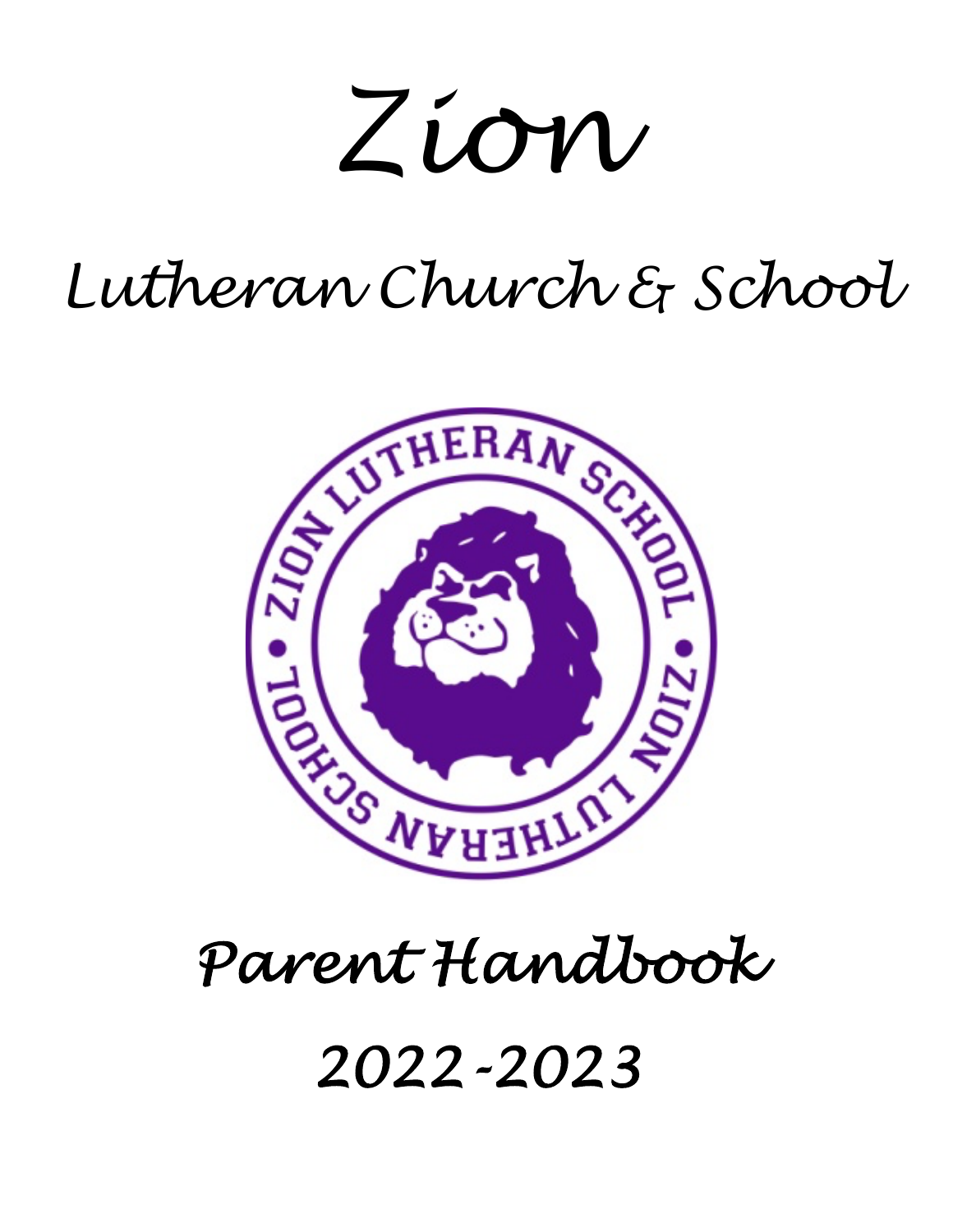**4206 W Elm Street McHenry, IL 60050 (815) 385-4488**



# *Vision Statement*

*To become a family of learners growing in Christ through faith, love, education and service.*

# *Mission Statement*

*Zion Lutheran School provides Christ-centered academic excellence.*

# *School Purpose*

*The Zion Board of Christian Day School's life and mission includes partnering with parents in the development of their child. We offer young children a Christ centered setting in which to grow to learn. We strive to help them develop emotionally, intellectually, physically, socially, and spiritually using developmentally appropriate educational activities.*

Grades: Preschool  $-2^{nd}$  Grade School Colors: Purple and White Mascot: Lion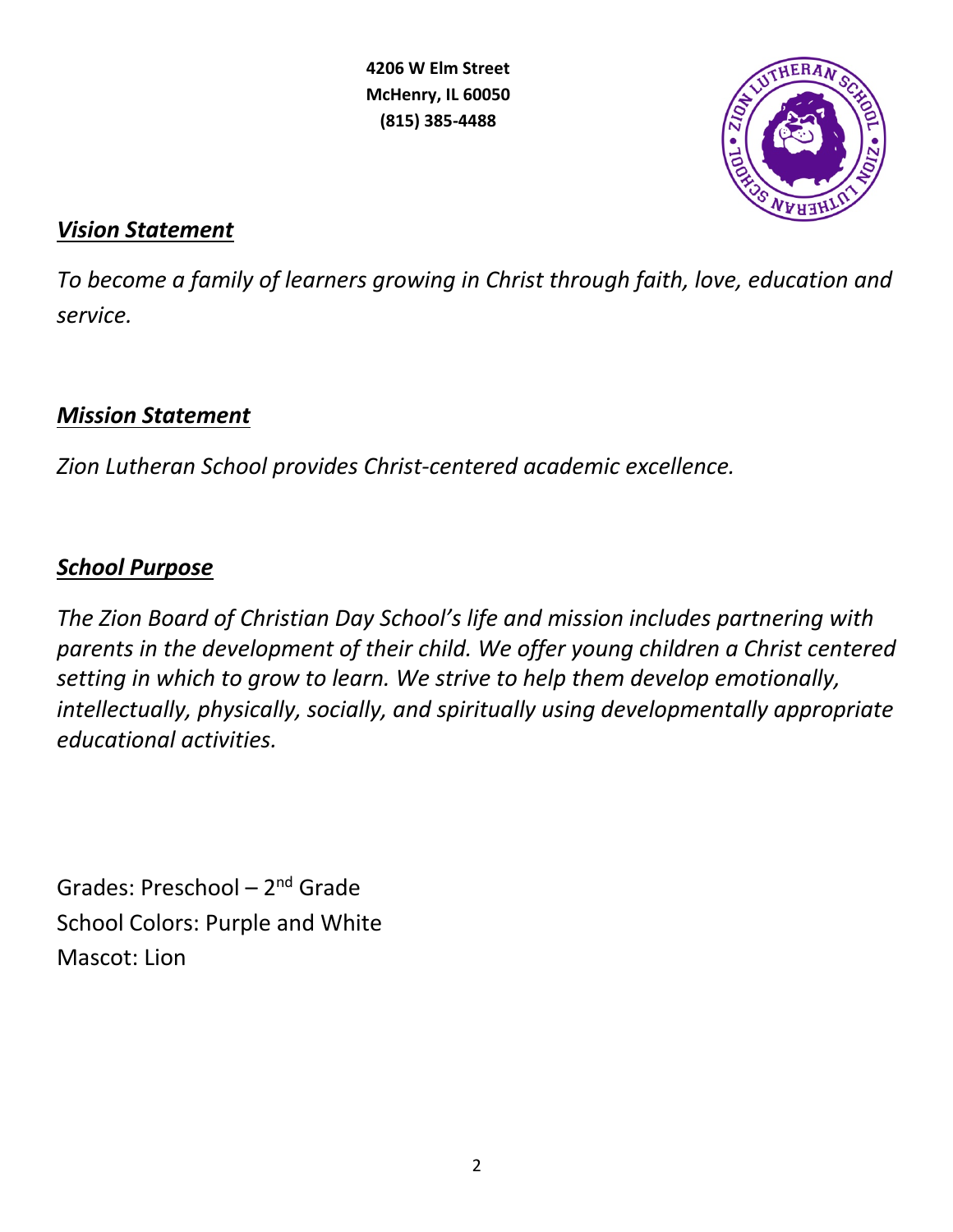# **Contents**

| <b>CONTENTS</b>                                | $\overline{\mathbf{3}}$ |
|------------------------------------------------|-------------------------|
| <b>DIRECTORY</b>                               | 5                       |
| SCHOOL PHONE: 815-385-4488                     | 5                       |
| <b>ENROLLMENT</b>                              | 5                       |
| <b>ENROLLMENT</b>                              | 5.                      |
| <b>EMERGENCY FORMS</b>                         | 5                       |
| <b>ENROLLMENT FORMS CHECKLIST</b>              | 6                       |
| <b>FOR ALL STUDENTS</b>                        | 6                       |
| <b>REGISTRATION FEE</b>                        | 6                       |
| <b>TUITION AND PAYMENTS</b>                    | 7                       |
| <b>REGISTRATION AND TUITION RATES</b>          | 7                       |
| <b>PAYMENTS/LATE FEES</b>                      | $\overline{\mathbf{z}}$ |
| <b>CONVENIENCE FEE</b>                         | 7                       |
| <b>PAID IN FULL DISCOUNT</b>                   | $\overline{\mathbf{z}}$ |
| <b>MEMBER TUITION DISCOUNT</b>                 | 7                       |
| <b>REFERRAL CREDITS</b>                        | 8                       |
| <b>EXTENDED CARE</b>                           | 8                       |
| <b>EXTENDED CARE REGISTRATION</b>              | 8                       |
| <b>EXTENDED CARE HOURS</b>                     | 8                       |
| <b>EXTENDED CARE COSTS</b>                     | 8                       |
| <b>UNPAID BALANCES</b>                         | 8                       |
| <b>DROP-OFF AND DISMISSAL PROCEDURES</b>       | 9                       |
| <b>DROP-OFF AT SCHOOL</b>                      | 9                       |
| <b>LATE DROP OFF</b>                           | 9                       |
| <b>DISMISSAL FROM SCHOOL</b>                   | a                       |
| <b>DOORS LOCKED</b>                            | 9                       |
| <b>EARLY DISMISSAL</b>                         | 9                       |
| <b>EXTENDED CARE DROP-OFF AND PICK-UP</b>      | 9                       |
| <b>NON-PARENT/GUARDIAN PICKUP</b>              | 9                       |
| <b>CHANGES IN PICKUP TIME FOR YOUR STUDENT</b> | 10                      |
| <b>PARKING AND TRAFFIC SAFETY</b>              | 10                      |
| <b>CLASSROOM POLICIES AND PROCEDURES.</b>      | <u>10</u>               |
| <b>ATTENDANCE</b>                              | 10                      |
| <b>COURTESY AND CONSIDERATION</b>              | 10                      |
| <b>BIRTHDAYS</b>                               | 10                      |
| <b>DISCIPLINE IN THE CLASSROOM</b>             | 10                      |
| <b>DRESS CODE</b>                              | 10                      |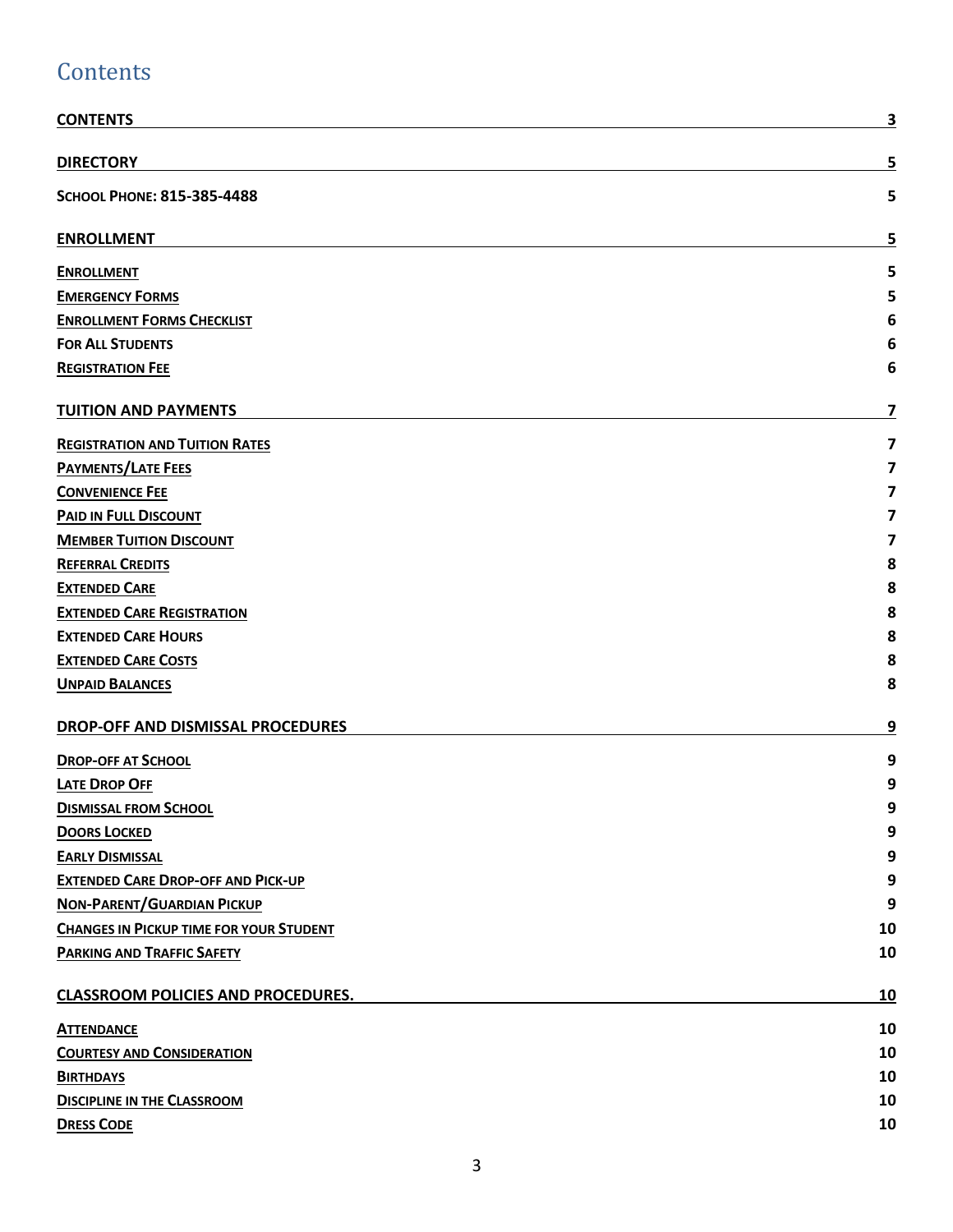| 11        |
|-----------|
| 11        |
| 11        |
| 11        |
| 11        |
| 11        |
| 11        |
| 12        |
| 12        |
| 12        |
| 12        |
| 12        |
| 12        |
| 12        |
| 13        |
| 13        |
| 13        |
| 13        |
| <u>13</u> |
| 14        |
| 14        |
|           |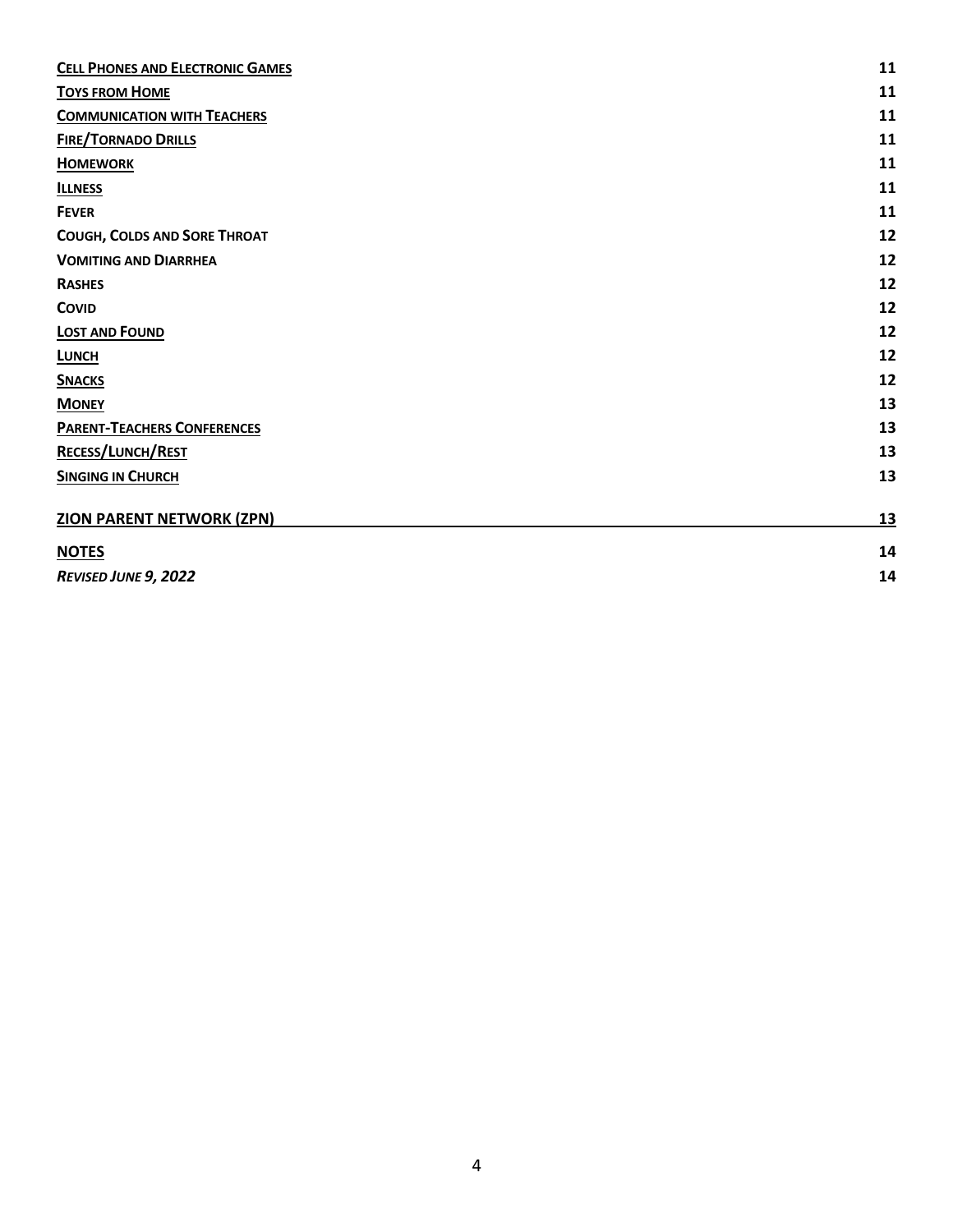## **Directory**

#### School Phone: 815-385-4488

**Rev. Mark Buetow, Pastor and School Administrator**  pastorbuetow@zionmchenry.org

**Brandy Curtis, Administrative Assistant**  school@zionmchenry.org

**Annalise Asen, First / Second Grades** annalise@zionmchenry.org

**Susan Buetow, Pre-K** susan@zionmchenry.org

**Donna Kus, Pre-K** donna@zionmchenry.org

**Joanne Kushman, Kindergarten**  joanne@zionmchenry.org

# Enrollment

#### Enrollment

Children are required to furnish a birth certificate at the time of enrollment. A dental examination, physical examination, proof of immunization and an eye examination must also be provided (K - 2<sup>nd</sup> only).

#### **Emergency Forms**

At the beginning of each year, parents are asked to complete a student Emergency Form. It is necessary that you keep these current. It is the information on these cards that our teachers/school office use to reach you when an emergency or questions arise during the school year. Please contact us any time if you need to change a portion of the information on the card.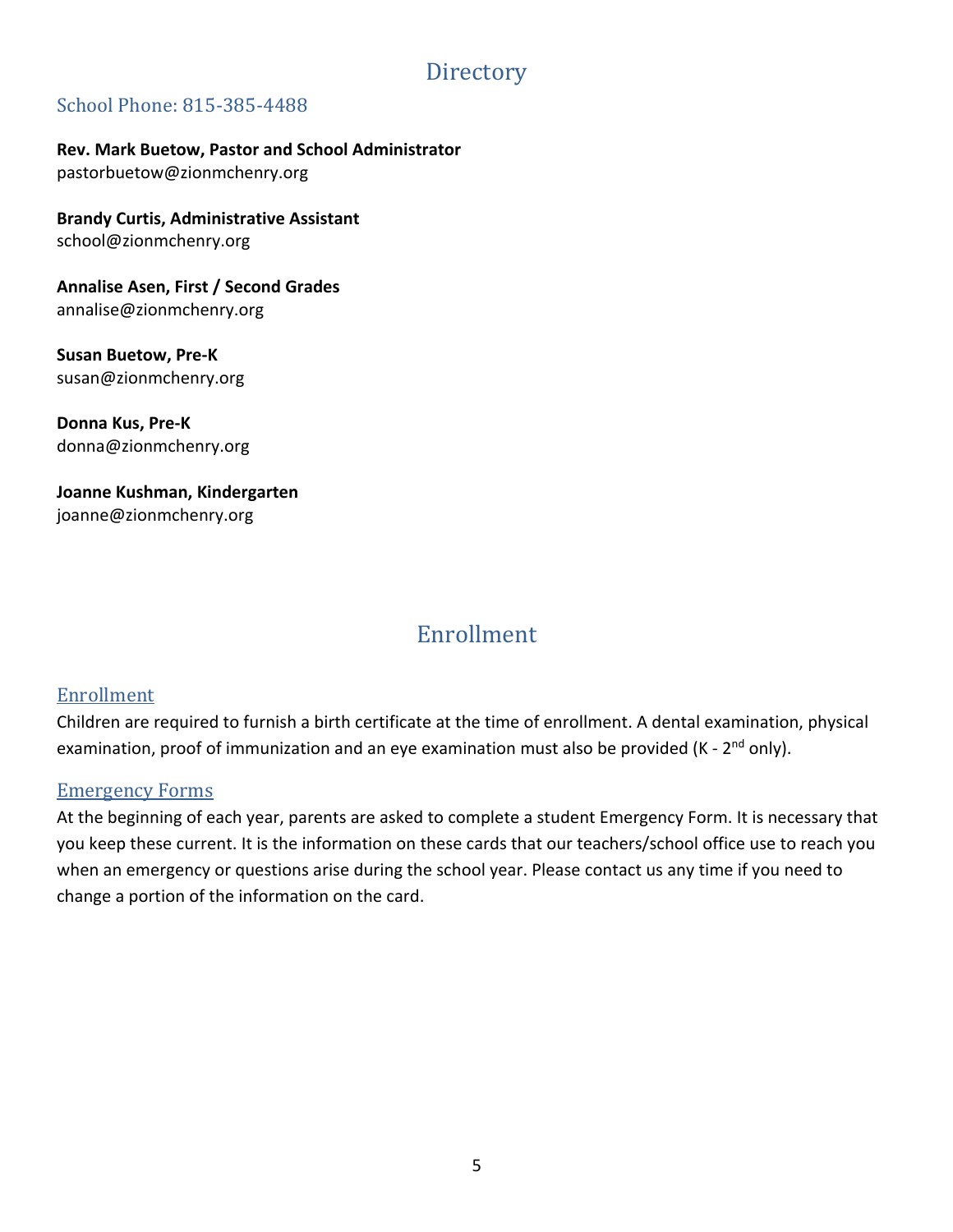#### **Enrollment Forms Checklist**

For All Students

- □ Registration Form
- ☐ Parent Handbook Acknowledgement
- □ Parent Volunteer Form
- $\Box$  Emergency Card (yellow)
- ☐ Media & Directory Release
- ☐ Birth Certificate
- ☐ Extended Care Registration Form (If using extended care)

Additional Items required for  $K - 2^{nd}$ 

- ☐ Medical Form
- ☐ Dental Form
- ☐ Eye Exam Form
- ☐ McHenry Schools Transportation Form

(If using school bus system – must be 5 years old)

### **Registration Fee**

The Registration fee for students must be paid at the time of enrollment.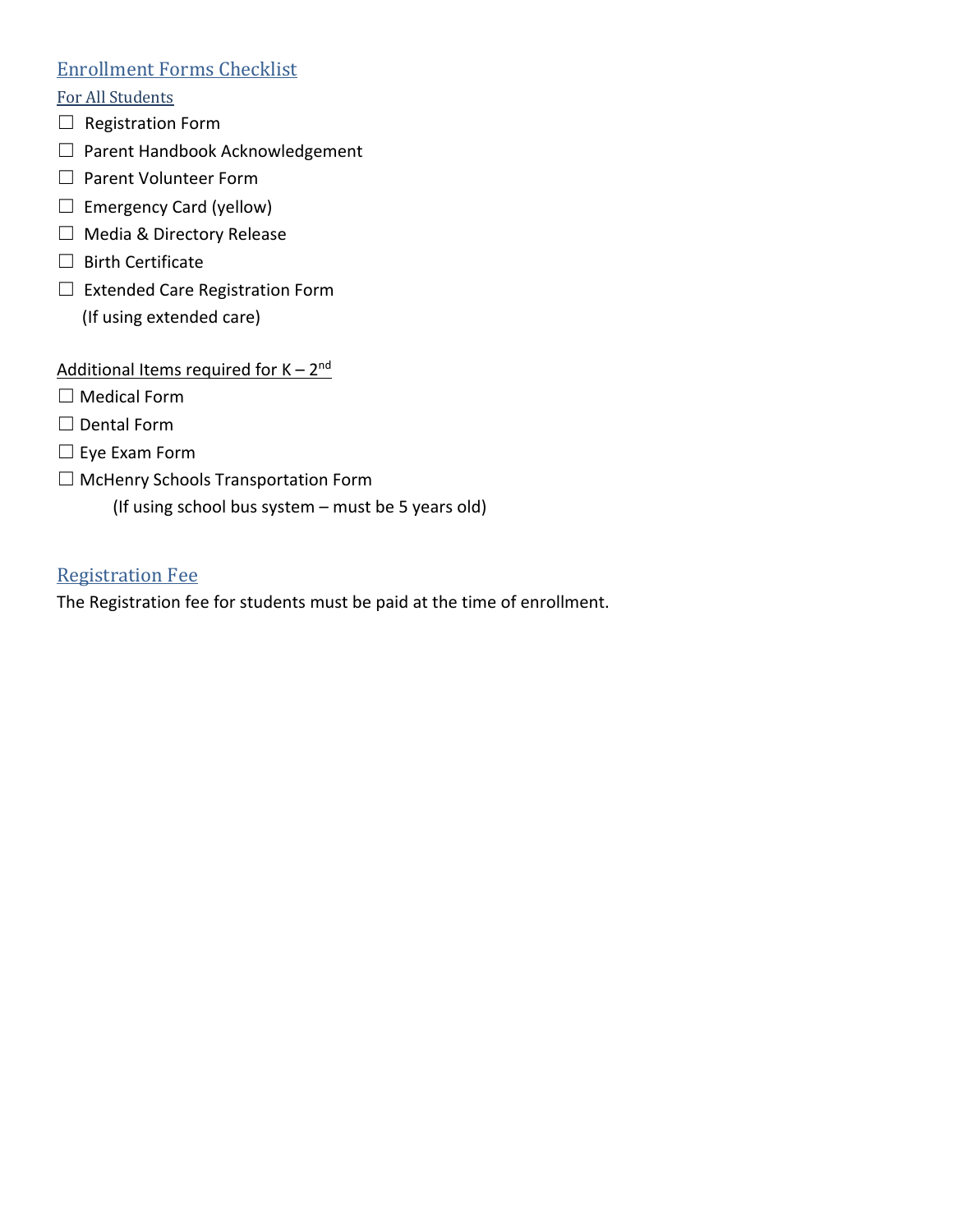# **Tuition and Payments**

#### **Registration and Tuition Rates**

| <b>CLASSES</b>                                            | <b>REGISTRATION</b><br>FEE | <b>MONTHLY</b><br><b>TUITION</b> | <b>CHURCH</b><br><b>MEMBER</b><br><b>TUITION</b> |
|-----------------------------------------------------------|----------------------------|----------------------------------|--------------------------------------------------|
| 2 Day Morning Preschool (3yo)<br>T Th / 9:00am - 11:30am  | \$100                      | \$150                            | \$105                                            |
| Full Day Preschool (3yo)<br>$M - F$ 9am $-$ 3pm           | \$225                      | \$400                            | \$280                                            |
| 3 Day Morning Preschool (4yo)<br>M W F / 9:00am - 11:30am | \$125                      | \$225                            | \$158                                            |
| Full Day Pre-K (4yo)<br>$M - F$ 9:00am $-$ 3:00pm         | \$225                      | \$400                            | \$280                                            |
| <b>Full Day Kindergarten</b><br>$9:00am - 3:00pm$         | \$225                      | \$400                            | \$280                                            |
| First / Second Grade<br>$9:00am - 3:00pm$                 | \$225                      | \$400                            | \$280                                            |

#### Payments/Late Fees

Tuition is invoiced by email on the 10<sup>th</sup> of each month. All payments are due on the 25th of every month. September tuition is due by **August 25th**. **The non-refundable registration fee is due at time of registration.** If a tuition payment is not received by the 25<sup>th</sup>, a \$15 late fee will be assessed and you will receive a Tuition Due Reminder letter. If payment is still not received by the  $1<sup>st</sup>$  of the month and a payment plan has not been arranged, then your child/children will be removed from the class rolls and **will not be able to attend school** until all money owed has been collected.

#### Convenience Fee

A 3.5% Convenience Fee is added to all invoices to facilitate payment by Credit or Debit Card. **This Fee is removed for all cash or check payments.**

#### Paid in Full Discount

There is a 5% discount if the entire tuition is paid in full at the start of the school year.

#### **Member Tuition Discount**

Members of Zion Lutheran Church who enroll their children pay a discounted rate as shown in the table above. A minimum attendance at three regular services of the church (Sunday or Wednesday) per month is required to receive the discount in a given month. If the attendance requirement is not met, tuition will be billed at the non-member rate for the upcoming month. If you are interested in becoming a member of Zion's congregation, please contact Pastor Buetow.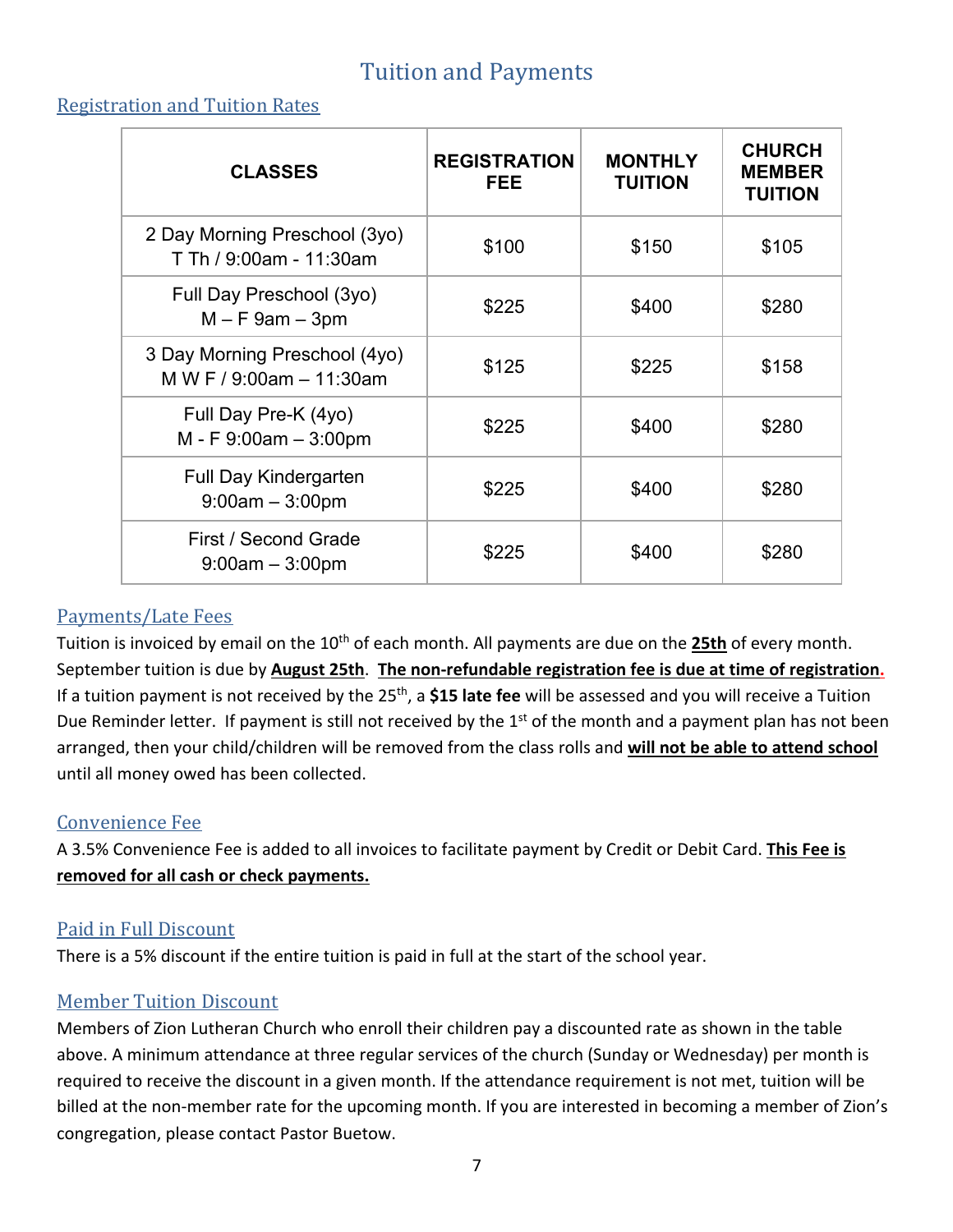#### Referral Credits

Zion grows when you refer your friends and relatives to our school! In order to thank families for referring others to Zion, we off a \$100 referral tuition credit. When a family you have referred to Zion enrolls and has made three tuition payments, your account will be credited \$100. This credit can be gained more than once, so keeping telling others about Zion!

#### **Extended Care**

Zion offers Extended Care for students both before and after regular school hours. Students will have the opportunity to play, read, work on homework, or participate in other activities during these hours.

#### Extended Care Registration

To use extended care an Extended Care Registration form must be submitted to the school office. (This form is available in the Registration Packet). A child **may not use Extended Care** without this form on file.

#### Extended Care Hours

|                | <b>Start</b> | End     |
|----------------|--------------|---------|
| <b>Morning</b> | 7:00 AM      | 8:45 AM |
| Afternoon      | 3:15 PM      | 5:30 PM |

#### Extended Care Costs

There are several options for paying for Zion's Extended Care

#### **Option 1 – Pay only when used**

Mornings: \$15 flat rate Afternoons: \$18 flat rate (billed weekly)

#### **Option 2 - Unlimited Morning and Afternoon**

\$350/month (billed monthly along with tuition)

#### **Option 3 - Unlimited Morning**

\$165 (billed monthly along with tuition)

#### **Option 4 - Unlimited Afternoon**

\$190 (billed monthly along with tuition)

PLEASE NOTE: Cost for Option 1 is a flat rate, regardless of how long the child is there; for the Unlimited Options, you may select these at the beginning of the year. Because the Unlimited Options allow prepayment of Extended Care at a discounted rate, refunds will **NOT** be given for any unused Extended Care periods.

**LATE PICKUP FEES:** If a child is picked up after 5:30 PM, an additional \$10 will be billed, for every 15 minutes beyond 5:30 p.m.

#### Unpaid Balances

Children with unpaid Extended Care balances will not be permitted to be in Extended Care until payment has been received.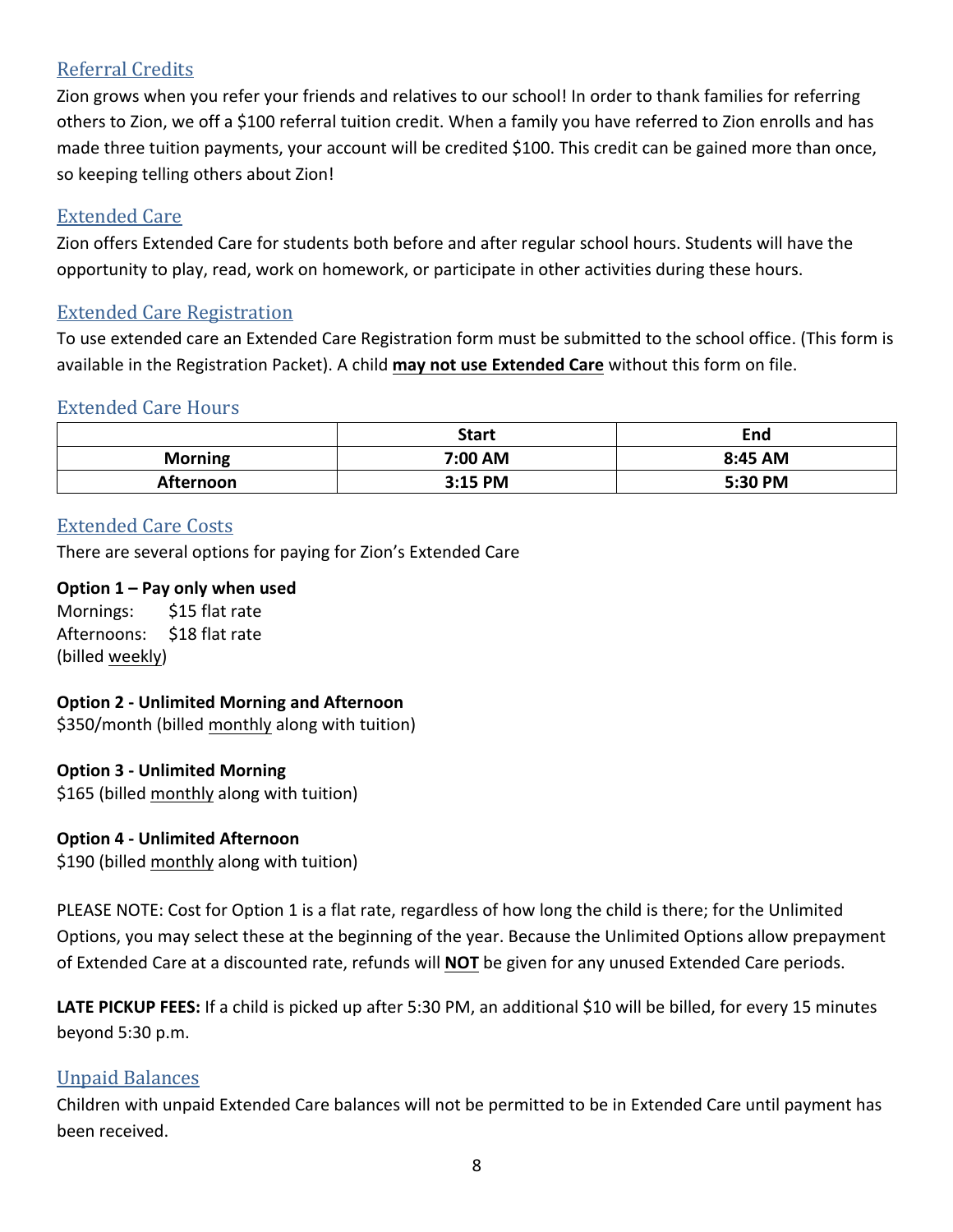# Drop-off and Dismissal Procedures

#### Drop-off at School

Drop-off at school time is 8:45 to 9:00 a.m. Please use the **Main School Entrance**. Parents may walk their child to their classroom for the first week of School. After that, they may be dropped off at the door (the door is always manned by a staff member).

#### Late Drop Off

After 9:00 a.m., please use the **Main Church Entrance** (you will need to ring the buzzer) and sign in at the School Office. So as not to disrupt classroom instruction, a staff member will escort students who arrive late to their classrooms.

#### Dismissal from School

Dismissal time is 3:00 p.m. Pickup will be at the **Main School Entrance**. Students will be dismissed to their parents from the door. On **Fridays**, parents are invited to pick up students from their classrooms.

#### **PLEASE NOTE: Students dropped off before 8:45 AM or picked up after 3:15 PM will be invoiced for Extended Care.**

#### Doors Locked

The main school entrance will be unlocked from 8:45 to 9:00 AM each morning and again from 3:00 to 3:15 PM each afternoon. It will remain locked at all other times throughout the day. If you need to enter the building, please use the **Main Church Entrance** and check in at the Office.

#### Early Dismissal

If a student needs to be dismissed from school early, a note must be sent to the teacher so that they can plan their instructional day accordingly. Please park in the lot by the **Main Church Entrance** and enter through those doors, checking in at the office to get your child.

#### Extended Care Drop-off and Pick-up

Parents should use the **Main Church Entrance** to drop off or pick up students from Extended Care. Use the buzzer and the teacher staffing the Extended Care will unlock the door. You may proceed to the classroom to drop off or pick up your child.

#### Non-Parent/Guardian Pickup

If at any time, students are being picked up by anyone other than a parent/legal guardian, we **MUST** have a note from home and phone call from parent / legal guardian, giving permission to release your child. Identification will be required.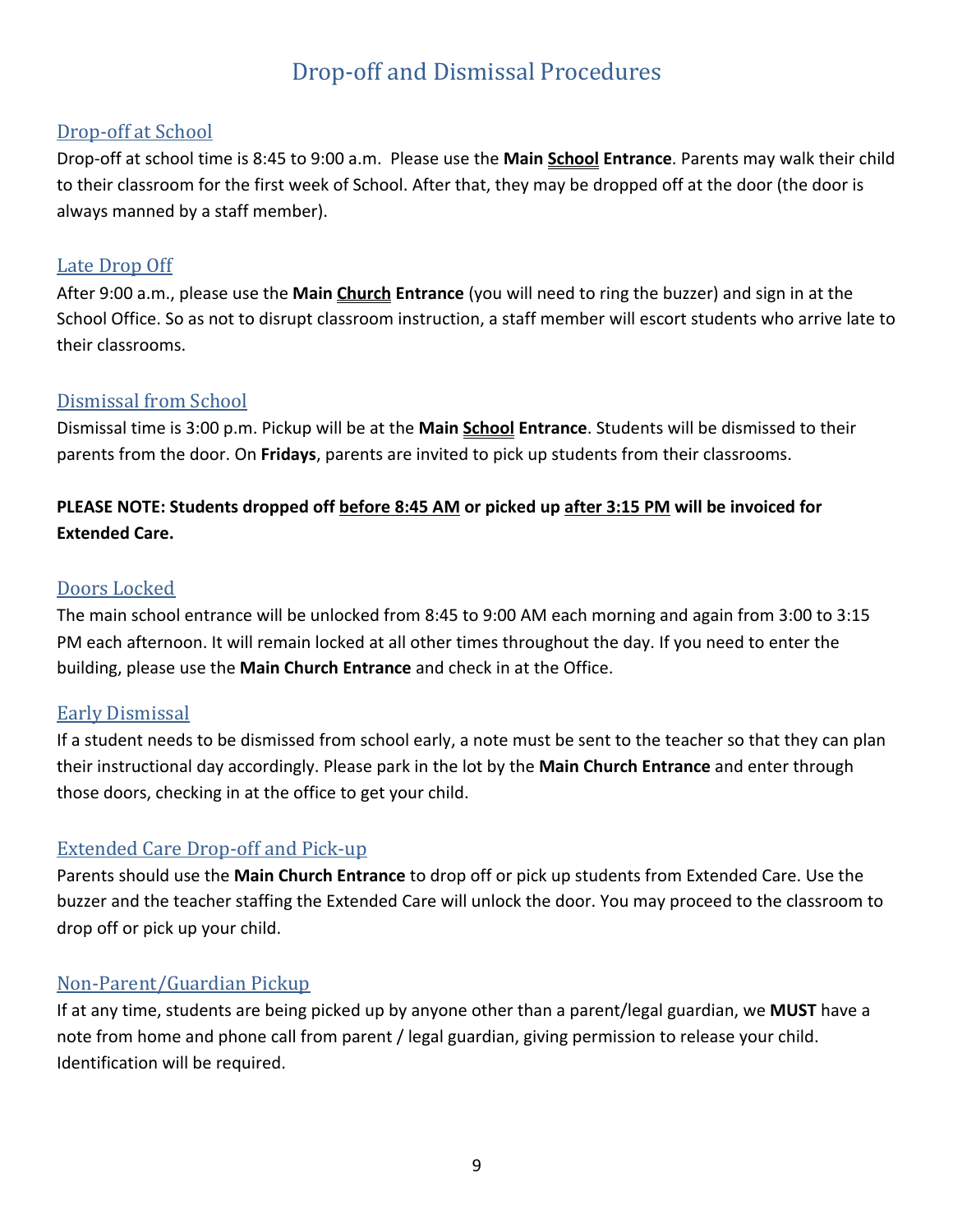#### Changes in Pickup time for your Student

If it becomes necessary to change your student's departure plan on any given day, please call our office before 2:45 PM so we can get the message to your student and their teacher.

#### Parking and Traffic Safety

We ask that all parents drive slowly and with caution in the parking lot. We also ask that parents who are dropping off and picking up students please **DO NOT ATTEMPT TO PASS OR PULL IN FRONT OF THE SCHOOL BUS**.

# Classroom Policies and Procedures.

#### Attendance

Regular attendance at school is essential. If your child is going to miss a day of school, for illness or other reasons, we ask that you call our office at **(815) 385-4488 before 9:00 AM.** If we do not receive such a call, an attempt will be made to contact parents at home or work, before noon, to verify the absence. A day of absence prevents your child from participating in all after-school or evening school events held on that day. **Please notify the office even if you have alerted your child's teacher**.

#### Courtesy and Consideration

Although emergencies do arise and things such as doctor's appointments must be kept, please make every attempt to allow your child the benefit of a full day of school. Our staff needs every minute of the school day to deliver the maximum instruction to our students. Children who leave early/arrive late often disrupt the flow of instruction for the entire class.

#### **Birthdays**

It is up to the classroom teacher to establish specific rules for celebrating birthdays. **You will be informed should there be classmates with particular dietary/allergy restrictions**. Traditionally, students celebrating a birthday bring treats to school to share with members of the class.

To avoid hurt feelings, we ask that your child refrain from distributing birthday invitations at school, unless there is an invitation for each member of the class.

#### Discipline in the Classroom

Specific rules for classroom behavior will be set by each teacher. Teachers will notify parents if a student's behavior warrants such a notification. Teachers and the School Administrator will work together with parents as needed to resolve any situations involving a student's negative behavior.

#### Dress Code

Children should dress properly for the weather (coats, snow pants, boots, caps and mittens for winter weather). Hats/caps may be worn TO and FROM school, however, may not be worn in the classroom during the school day. In addition, the following is NOT allowed: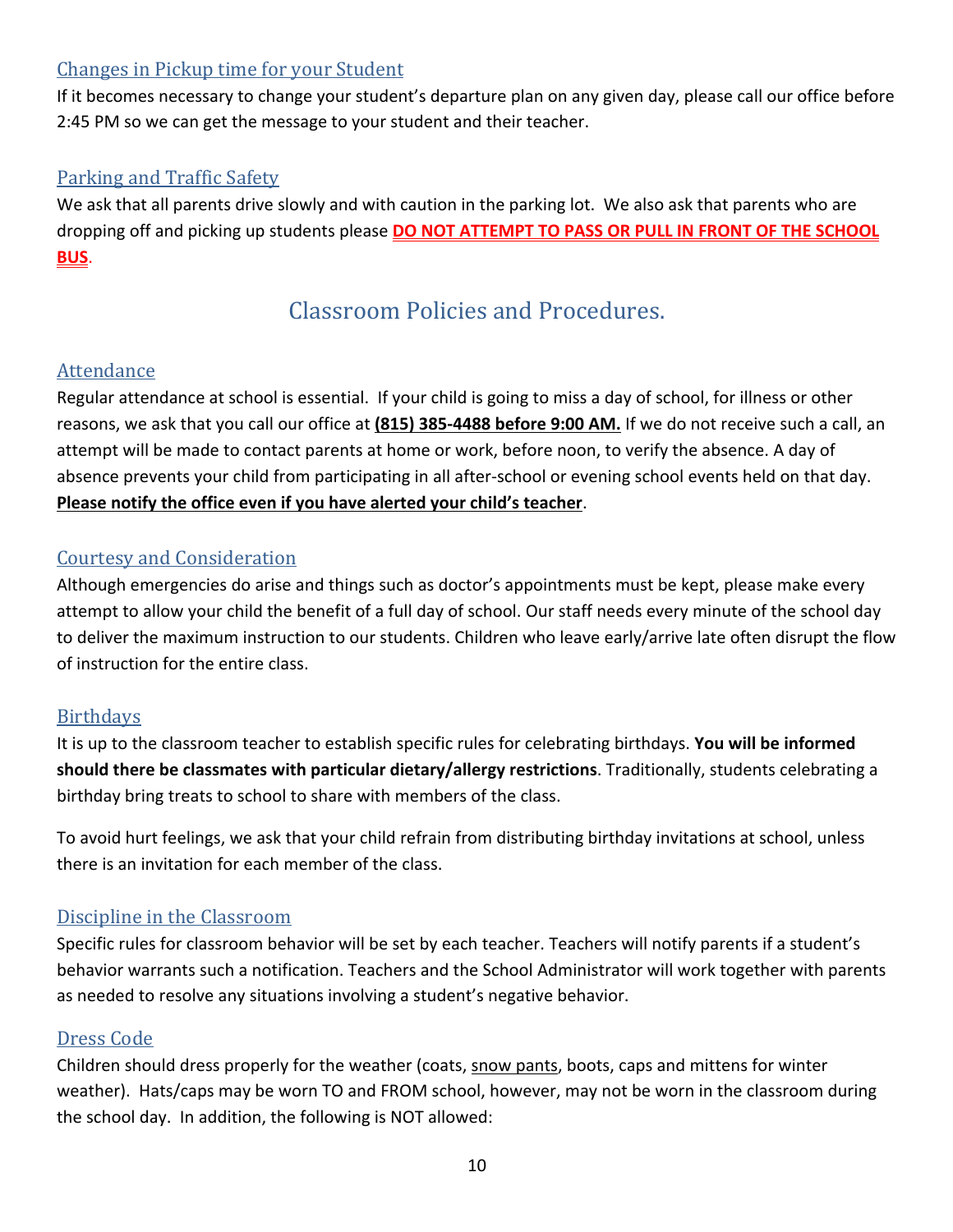- Clothing displaying words or pictures of any drug, alcohol, tobacco products or gang colors
- Tops with spaghetti straps, no straps or open mesh fabric
- Tops/bottoms which expose the midriff
- Short shorts (above the tip of the fingers when arms are hanging at one's side)
- Flip-flops (for recess), we ask that gym shoes or sandals with a back strap be worn.

#### Cell Phones and Electronic Games

Cell phones and electronic games/devices are NOT prohibited from being brought to school. However, they **MAY NOT BE USED** during the regular school day. These items need to remain in the students' backpacks until they leave the building or are in extended care. If these items are found outside the backpacks, they will be taken by the teacher and returned at the end of the day. (*Zion is not responsible for lost, damaged or stolen items)*

#### Toys from Home

Toys from home should not be brought to school except for Show-and-Tell, as indicated by the teacher. Any toys brought from home will be kept in the students' backpack during school and extended care hours.

#### **Communication with Teachers**

You may contact your child's teacher through the school phone number or their Zion email. (See the Directory information in this handbook). Teachers will establish a system for notes, updates, etc., in their respective classrooms.

#### Fire/Tornado Drills

Fire drills at regular intervals are required by law and are an important safety precaution. It is essential that when the first signal is given, everyone obeys orders promptly and follows prescribed routes as quickly as possible. Fire, Tornado and other emergency and safety procedures are posted where required and available in the Administrator and School Offices.

#### Homework

Teachers may assign work to be done with the parents at home. Please complete and return this work as assigned by your child's teacher. Work outside of the classroom is an opportunity for parents and children to work together in improving the child's skills and retention of material learned.

#### Illness

#### Fever

A fever is a warning that all is not right with the body. A child should be kept home if their temperature is 100 degrees or greater. **Do not allow the child to return to school until he/she has been fever free (without the use of medicine) for at least 24 hours.**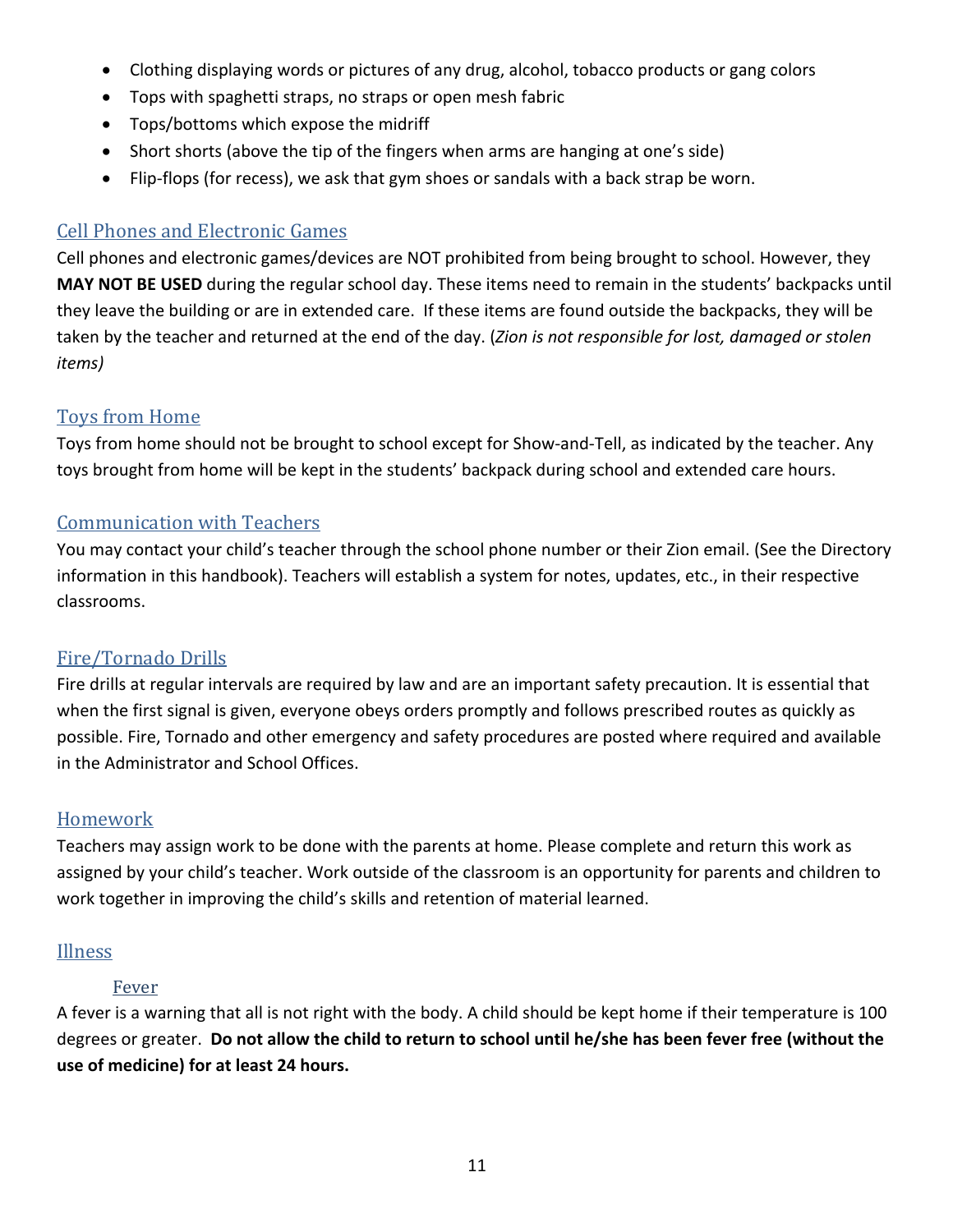#### Cough, Colds and Sore Throat

The common cold presents the most frequent problem to parents with symptoms of cough, runny nose and sore throat. A child with a heavy cold and hacking cough belongs home in bed, even though he/she may not have a fever. A cough may be a sign of another illness, so consult your doctor if you have questions.

#### Vomiting and Diarrhea

Consult your doctor if your child has a stomach ache which is persistent or severe enough to limit his/her activity. If vomiting occurs, keep your child home until he/she can keep food down and is eating normally again. A child with diarrhea should be kept at home. Call your doctor if symptoms persist.

#### Rashes

A rash or itching may be the first sign of many common childhood ailments including chickenpox. A rash or spots may cover the entire body or appear in only one area. Do not send your child to school with a rash until your doctor has said it is safe to do so.

#### Covid

Zion will follow all current CDC and ISBE guidelines for confirmed Covid cases including quarantines and mask wearing.

Please let the school know if your child has been diagnosed with the following contagious diseases: **Covid, Influenza, Chickenpox, Fifth Disease, Strep Throat, any contagious rash or skin disease, or Lice/Mites.**

*If a child is determined to have a temperature of 100 degrees, is vomiting, or has diarrhea - a parent / guardian will be notified to pick up the child from school.*

#### **Lost and Found**

A "Lost and Found" bin is maintained in the hallway by the School Director's office. It is not unusual for students to find jackets, coats, mittens and shoes that were somehow misplaced. Items left in the Lost and Found for more than a reasonable period of time are donated to our rummage sale. One way to prevent the loss of important items is to label with the students' name.

#### Lunch

Students will bring their own lunches to school. Lunch is not provided. Please avoid sugary beverages and high-sugar snacks. The food eaten at lunch provides the "fuel" for your child's afternoon learning. *Please include UTENSILS for your child's food items or need.*

#### **Snacks**

Snack assignments and procedures will be set by each teacher. Allergy restrictions or exclusions will be noted by teacher.

12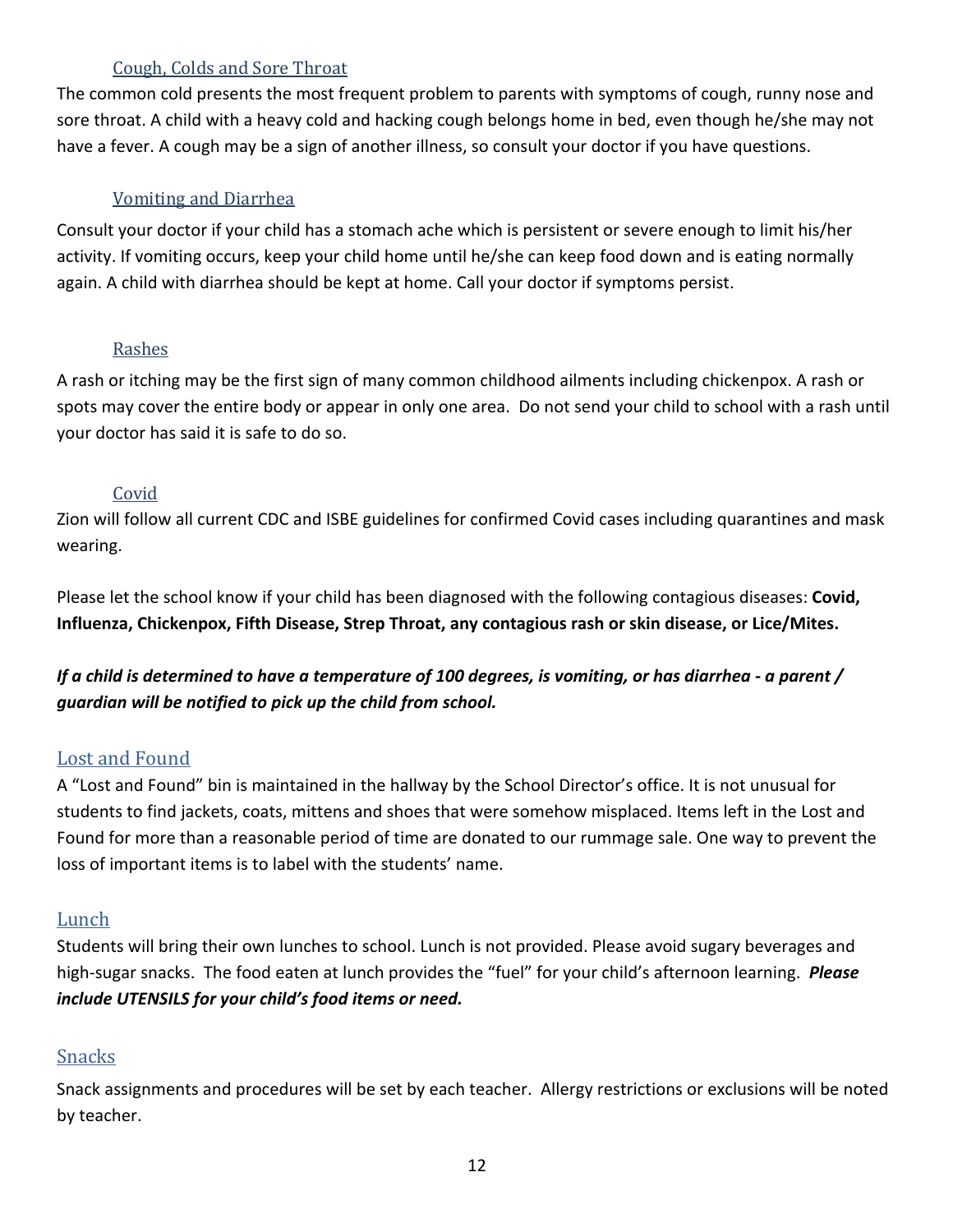#### Money

If you give your child money for school, please seal it in an envelope marked with your child's name, and the purpose for which the money is being sent. Exact change is required, as neither the teachers nor the office have the ability to make change.

#### Parent-Teachers Conferences

Each year formal times are set aside to allow parents and teachers an opportunity to discuss student progress using a variety of measures. During the Fall conferences, every family is given the opportunity for a conference. Any time during the year a teacher/parent can request a conference if needed.

#### Recess/Lunch/Rest

**Each day ALL students will go outdoors for recess** before their lunch period. After lunch Pre-K students will have a nap time. Kindergarten & 1<sup>st</sup> / 2<sup>nd</sup> Grade students will have a shorter "quiet time" in their classroom. During inclement weather students will have their recess period indoors. We believe students need the fresh air and exercise of being outdoors for recess whenever possible. A doctor's note is required if your child must remain indoors for more than a single day.

#### Singing in Church

Throughout the year, students will learn music that they will prepare for singing during the 9:00 AM worship service at Zion. Families are invited to join their children at these services, typically the fourth Sunday of each month (see the School Calendar below for specific dates).

# Zion Parent Network (ZPN)

All parents/guardians of a Zion student(s) are automatically members of the ZPN. It is our intent to promote relations between parents and teachers so they can cooperate in the education and welfare of the students at home and in school. In addition, the ZPN contributes monies from fundraising events to be used toward purchases that create and promote better educational facilities at Zion. Most meetings are held in the evenings. Watch emails and announcements for dates and times.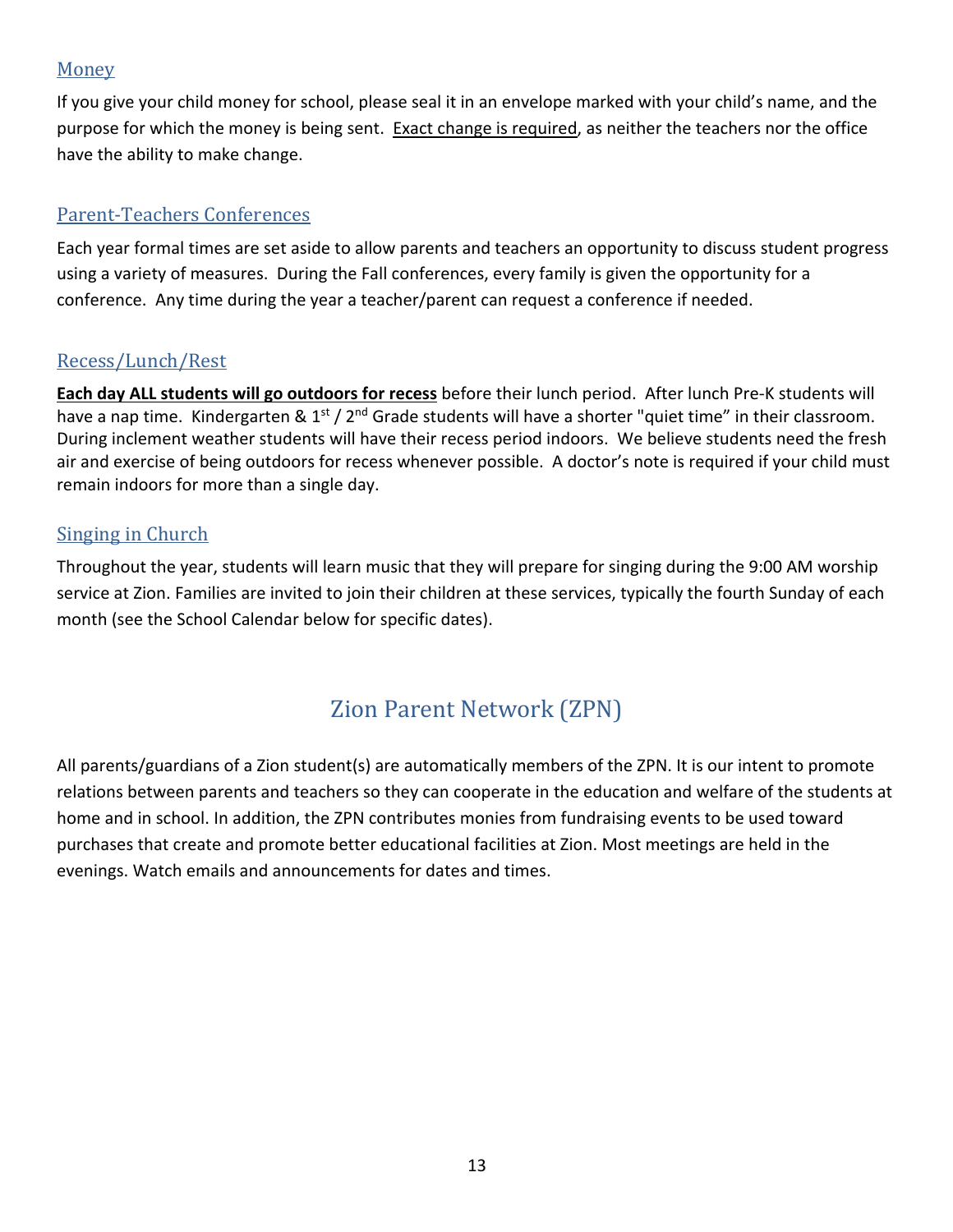#### **NOTES**

*Revised June 9, 2022*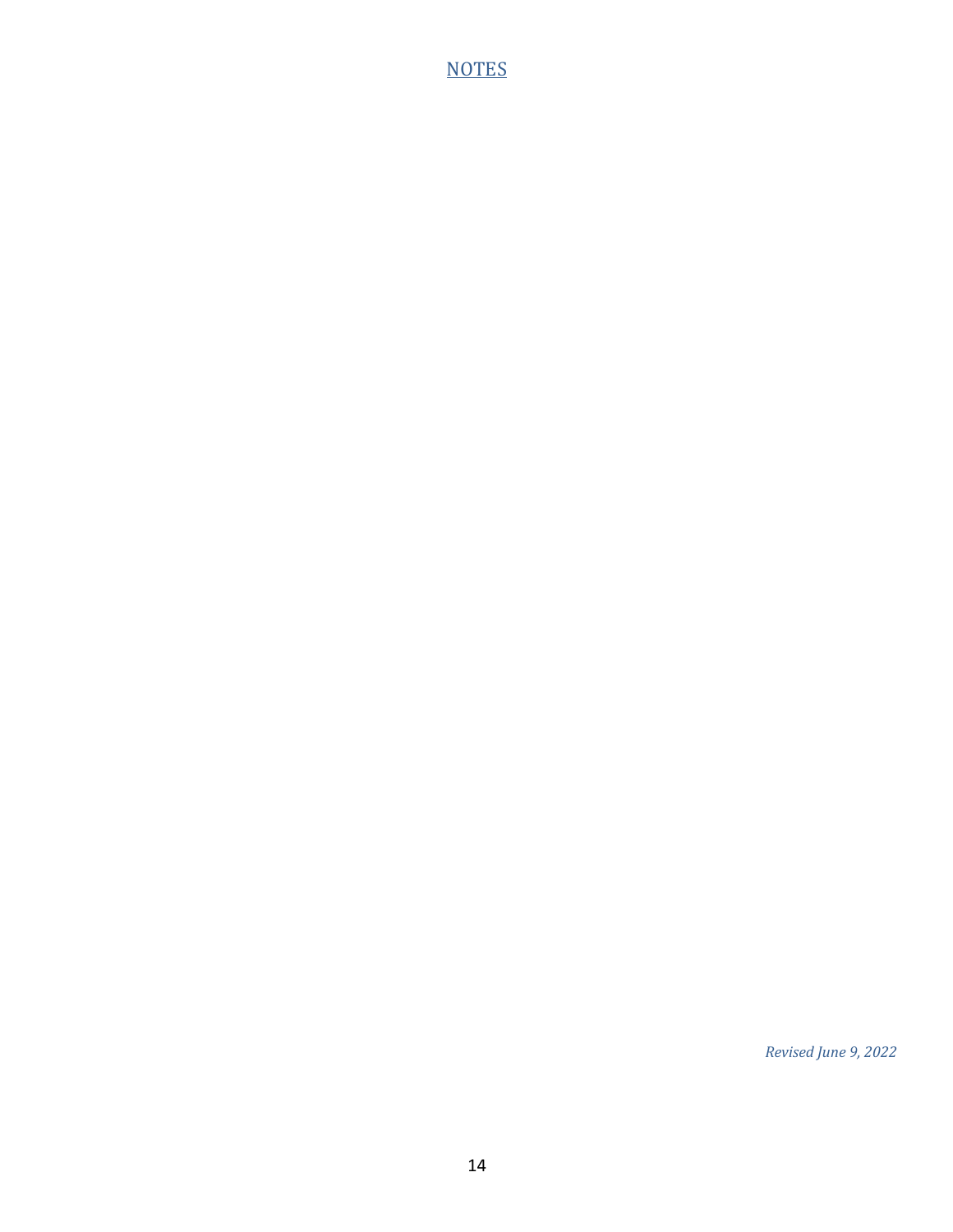# **2022-23 Zion Lutheran School Calendar**

| Monday, August 15, 2022             | Back to School Night - 5:00 pm - 7:00 pm       |
|-------------------------------------|------------------------------------------------|
| Wednesday, August 17, 2022          | First Day of School                            |
| Wednesday, August 17, 2022          | Blessing of the Backpacks (Chapel) - 11:00 am  |
| Thursday, August 18, 2022           | Back to School Picnic - 6:00 pm                |
| Friday, September 2, 2022           | NO SCHOOL - Teacher In-Service                 |
| Monday, September 5, 2022           | NO SCHOOL - Labor Day                          |
| Thu & Fri, September 8 & 9, 2022    | Mums Sale Pick-Up                              |
| Mon & Tue, September 12 & 13, 2022  | <b>Fall Class Picture Days</b>                 |
| Thursday, September 22, 2022        | Royal Oak Farm Field Trip                      |
| Sunday, September 25, 2022          | Singing in Church - 9:00 am & Ice Cream Social |
| Monday, October 10, 2022            | NO SCHOOL - Columbus Day                       |
| Sunday, October 30, 2022            | Singing in Church - 9:00 am & Trunk-or-Treat   |
| Wednesday, November 9, 2022         | Veteran's Day Service - 11:00 am               |
| Thu & Fri, November 10 & 11, 2022   | NO SCHOOL - Parent / Teacher Conferences *     |
| Wed - Mon, November 16 - 21, 2022   | Scholastic Book Fair                           |
| Monday, November 21, 2022           | Thanksgiving Feast - 11:00 am                  |
| Tue - Fri, November 22 - 25, 2022   | NO SCHOOL - Thanksgiving Break                 |
| Sunday, November 28, 2021           | <b>Classes Resume</b>                          |
| Thursday, December 22, 2022         | Christmas Program - 6:00 pm                    |
| December 23, 2022 - January 6, 2023 | NO SCHOOL - Christmas Break                    |
| Monday, January 9, 2023             | <b>Classes Resume</b>                          |
| Monday, January 16, 2023            | NO SCHOOL - Martin Luther King Day             |
| Mon-Fri, January 23 - 27, 2023      | National Lutheran Schools Week                 |
| Friday, January 27, 2023            | Glow Party Dance - 6:00 pm                     |
| Sunday, January 29, 2023            | Singing in Church - 9:00 am                    |
| February 6-20, 2023                 | <b>Early Enrollment</b>                        |
| Saturday, February 11, 2023         | Donuts with Dad - 9:00 am                      |
| Friday, February 17, 2023           | NO SCHOOL - Teacher In-Service                 |
| Monday, February 20, 2023           | NO SCHOOL - President's Day                    |
| Tuesday, February 21, 2023          | <b>Open Enrollment Begins</b>                  |
| Sunday, February 26, 2023           | Singing in Church - 9:00 am                    |
| Friday, March 17, 2023              | Bowl-a-Thon                                    |
| March 27-31, 2023                   | NO SCHOOL - Spring Break                       |
| Monday, April 3, 2023               | <b>Classes Resume</b>                          |
| Friday, April 7, 2023               | NO SCHOOL - Good Friday                        |
| Monday, April 10, 2023              | NO SCHOOL - Easter Monday *                    |
| Mon & Tue, April 17 & 18, 2023      | <b>Spring Class Picture Days</b>               |
| Friday, April 21, 2023              | Family Fun Night - 5:00 pm                     |
| Sunday, April 23, 2023              | Singing in Church - 9:00 am                    |
| May 8-12, 2023                      | Scholastic Book Fair                           |
| Thursday, May 11, 2023              | Mother's Day Tea Pre-K                         |
| Friday, May 12, 2023                | Mother's Day Tea K-2nd                         |
| Thursday, May 18, 2023              | Graduation: Pre-K 5:00 pm / K-2nd 6:00 pm      |
| Friday, May 19, 2023                | School Picnic - 11:00 am                       |

**\*Variation from the District 15 Calendar**